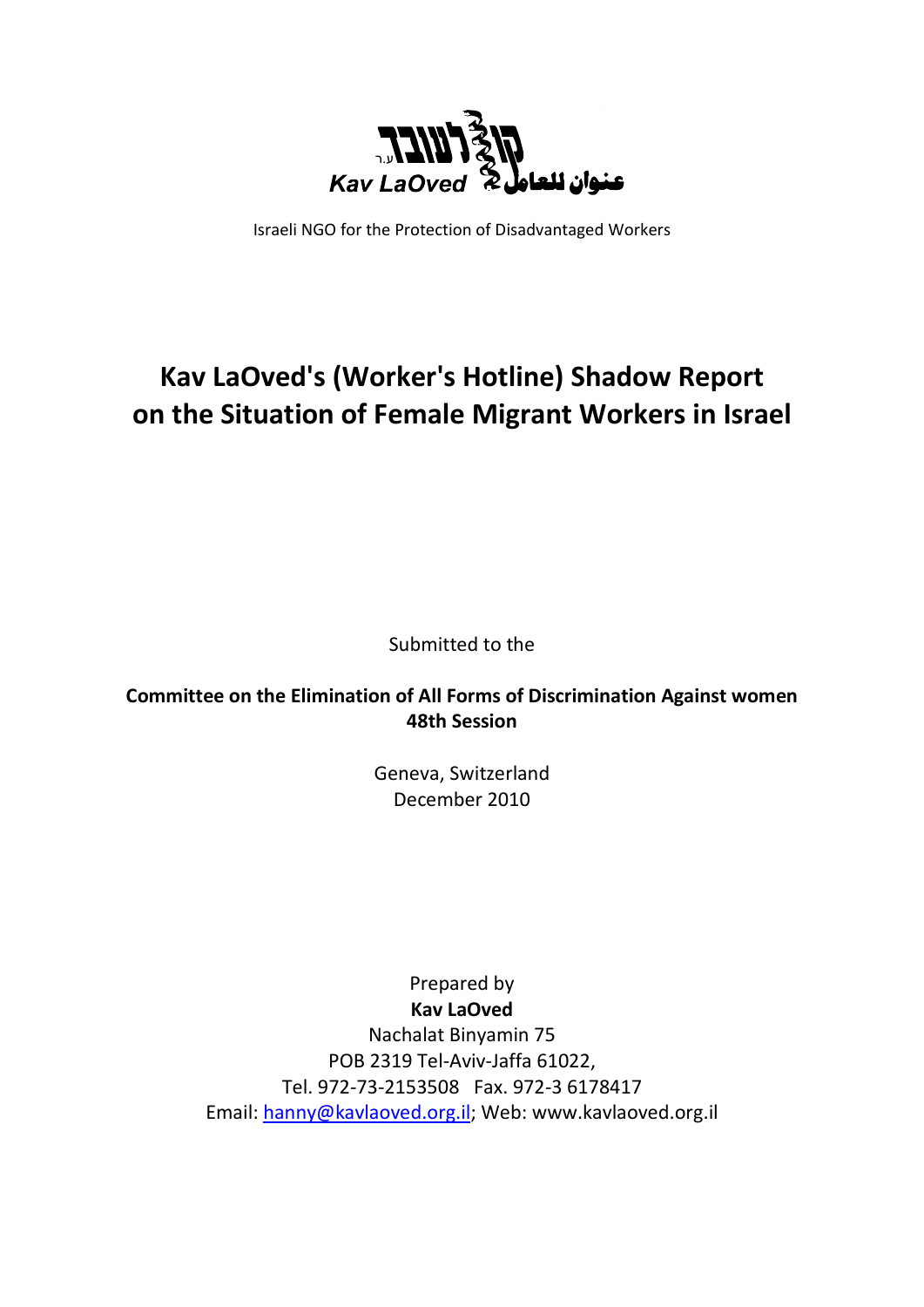# **Content**

| 3. Violations under Article $11(1)$ – Discrimination in Respect of Employment                                                                                           |
|-------------------------------------------------------------------------------------------------------------------------------------------------------------------------|
| C. Hazardous Working Conditions Resulting in Health Deterioration and Injuries7<br>E. Exclusion from the Protection of the Ombudsman on the Rights of Migrant Workers10 |
| 4. Violations under Article 11(2) – Discrimination in Respect of Maternity and Marriage                                                                                 |
| 5. Violations under Article 6 - Failure to Suppress All Forms of Traffic in Women                                                                                       |
| A. Payment of Exuberant Brokerage Fees Resulting in Debt Bondage15                                                                                                      |
|                                                                                                                                                                         |
| 7. Violations under Article 11(e) and Article 12(2) - Discrimination in Respect of Social Security                                                                      |
|                                                                                                                                                                         |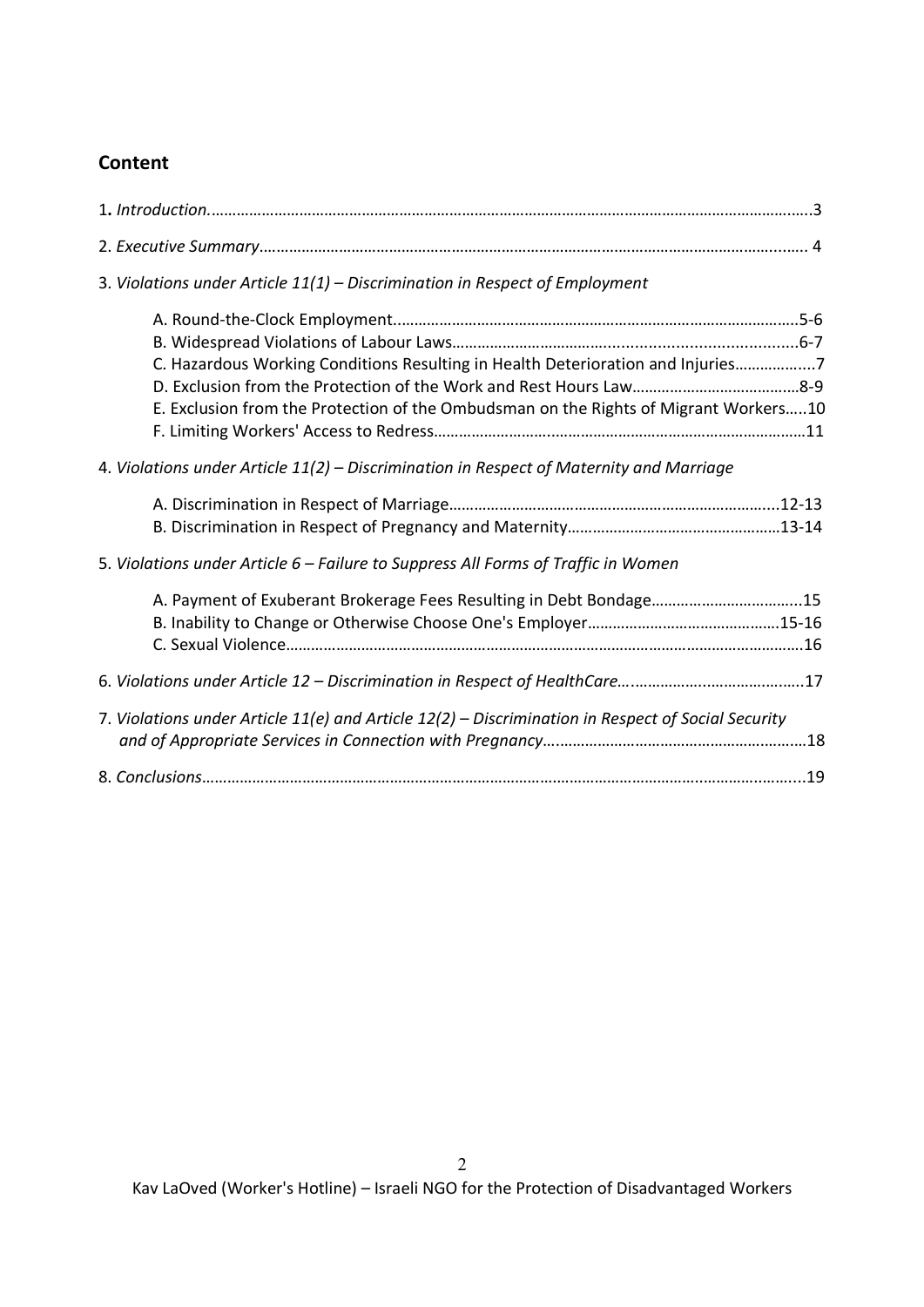### **1. Introduction**

 $\overline{a}$ 

In conjunction with the 48th session of the Committee on the Convention on the Elimination of All Forms of Discrimination Against Women, Kav LaOved (Worker's Hotline) is pleased to submit a report on the situation of female migrant workers employed in Israel for the Committee's consideration. Kav LaOved welcomes the Committee's inclusion of issues pertaining to female migrant workers in the list of issues and questions for Israel, and is hopeful that recommendations for a profound reform in this area will be included in the Committee's concluding observations, in the spirit of General Recommendation No. 26 on women migrant workers.

Israel is a destination country for migrant workers, mostly from South and South-East Asia (Philippines, Thailand, China, Nepal, Sri Lanka, and India), who are employed in Israel primarily in the construction, agriculture, and home care-giving industries. Israel's reliance on the labour of non-citizen workers is not a new phenomenon. Since 1967, a significant portion of the Israeli labour market has been based on Palestinian workers living in the occupied territories. In the early 1990s, after the first Intifada, these workers were replaced by migrant workers coming to Israel under temporary worker programs. Their numbers rose again with the beginning of the second Intifada, which led to drastic reductions in quotas of Palestinian workers.

Women represent the overwhelming majority of migrant workers coming to Israel, comprising over 80% of workers in the care-giving sector, the largest sector for the employment of migrant workers in Israel.<sup>1</sup> These migrant women are employed as care-givers for disabled and elderly Israelis who meet disability criteria set by the Israeli National Insurance Institute. In the past, inhome care services were provided to senior citizens who were only partially dependent on others and who were of a limited need in care, while those who were heavily dependent on constant care were maintained in government-subsidized nursing facilities or were tended to by Israeli caregivers and nursing staff who earned high hourly wages. As Israeli health care services became increasingly privatized, the demand for round-the-clock in-home care for all elderly and disabled citizens in all types of conditions expanded. The sharp wage decrease for care-givers reinforced this trend. Today, employing a single live-in migrant care-giver providing round-the-clock care is considered to be a primary solution for senior and disabled citizens of a moderate or low income, as the cost of institutional care far surpasses the cost of employing a live-in migrant care-giver.

The reality of employment in the traditionally female dominated and migrant dominated caregiving sector, which will be elaborated upon in this report, is one of severe basic rights' violations, exploitation and state sanctioned discrimination, usually justified under the auspice of state sovereignty with respect to managing labour migration. Migrant women are not equally protected in the Israeli labour market, and they suffer multi-layered abuse and discrimination at the hands of employers, placement agencies and the State. Considering the unique and extremely disadvantaged situation of migrant women in Israel is therefore vital in assessing the State of Israel's compliance with CEDAW.

 $^1$  According to a report by the Knesset (Israeli Parliament) Research and Information Centre of June 2010, in April 2010 some 52,832 migrant care-givers were registered with licensed bureaus, over 80% of whom were women.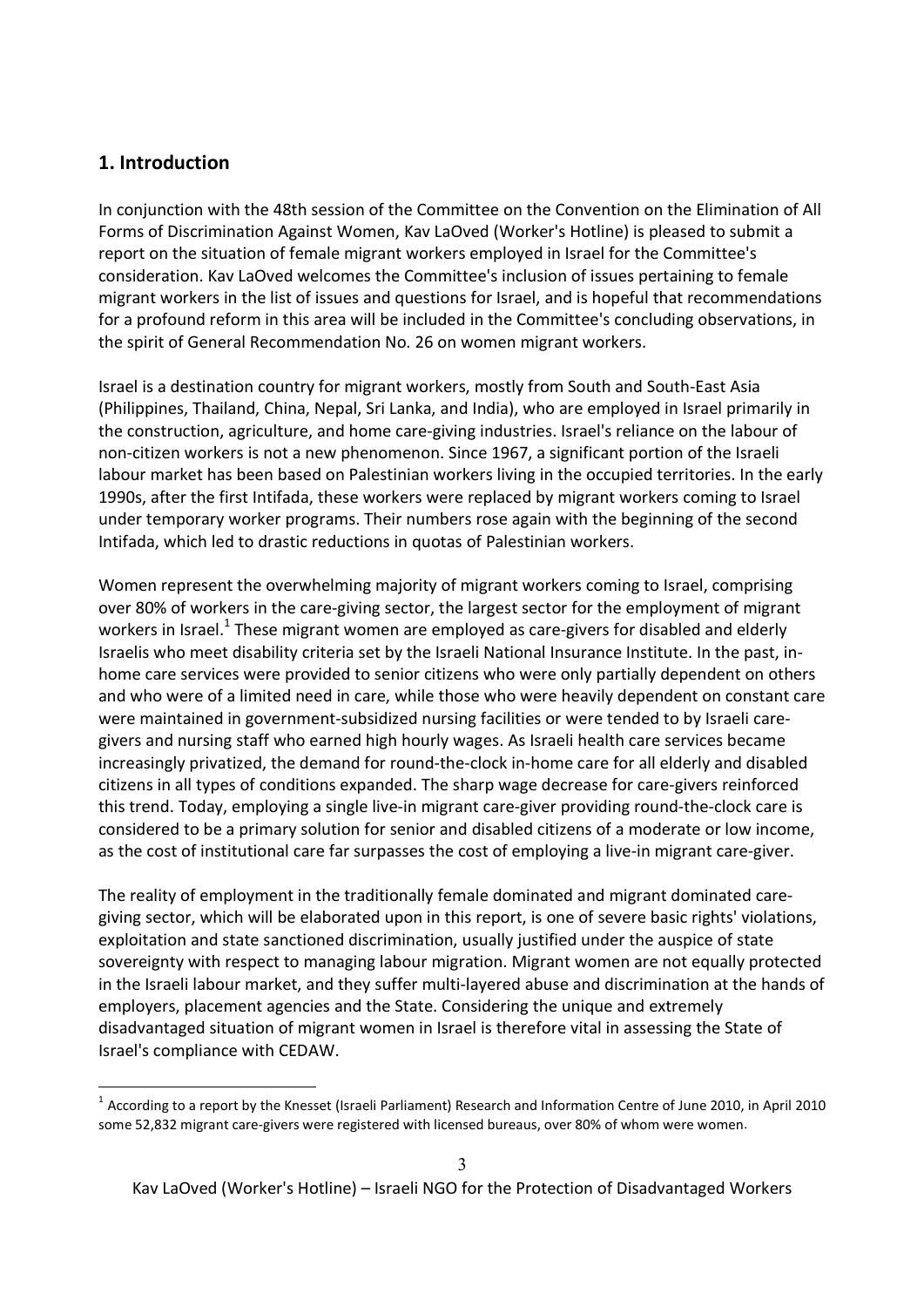# **2. Executive Summary**

Female migrant workers in Israel suffer from severe basic rights' violation and exploitation, and are blatantly discriminated against in the areas of employment, maternity, marriage, health-care and social security.

In the area of *employment*, female migrant workers in the care-giving sector labour under extremely harsh conditions, resulting in health deterioration and injuries; they do not enjoy the de-facto protection of Israeli labour laws due to their disadvantaged position within the Israeli labour market and lax State enforcement; they are made to work on a round-the clock live-in basis and do not enjoy leisure time or an adequate work-rest balance; they are excluded from the Israeli Work and Rest Hours Law and from the protection of the Ombudsman on the Rights of Migrant Workers; and their access to redress is further limited by restrictive immigration policies.

Female migrant workers are particularly vulnerable to *trafficking*, *forced labour* and situations of *debt bondage*. These result from exuberant brokerage fees charged in the process of their migration to Israel, and from restrictive visa policies limiting workers' ability to change or otherwise choose their employer. Sexual exploitation of female migrant workers is widespread, yet hardly investigated or prosecuted.

In the area of *maternity* and *marriage*, migrant workers are harshly discriminated against in that they are penalized – i.e., they are detained and deported – for pregnancy, childbirth and marriage (to other migrant workers).

In the area of *health care*, migrant workers in Israel are discriminated against in that they are excluded from the application of the National Medical Insurance Law. Instead, they are insured by a far-inferior private insurance scheme, severely curtailing their access to medical treatment.

In the area of *social security*, migrant workers in Israel are discriminated against in that they are covered only partially by the National Insurance Law. Pregnancy and maternity coverage is particularly insufficient.

In order to eliminate discrimination against female migrant workers Israel must, at a minimum, nullify forced live-in arrangements and uproot round-the-clock employment in the care-giving sector; vigorously enforce Israel's labour and other protective laws; reverse the exclusion of migrant care-givers for the Work and Rest Hours Law and from the protection of the Ombudsman on the Rights of Migrant Workers; abolish the Interior Ministry's "Procedure for the Handling of a Pregnant Migrant Worker" sanctioning migrant women for childbirth and the Interior Ministry's policy sanctioning marriage between migrant workers; create mechanisms for bilateral cooperation with source countries of migrant workers so as to monitor workers' recruitment and combat the charging of brokerage fess resulting in situations of debt bondage; eliminate immigration policies limiting workers' ability to freely change their employer and their access to redress; properly investigate and prosecute allegations of sexual abuse; and extend the National Medical Insurance Law and full social security coverage to migrant workers. Finally, in order to create a full framework for the protection of migrant workers, Israel should ratify the International Convention on the Protection of the Rights of All Migrant Workers and Members of Their Families, as recognized in the Committee's concluding observations for Israel in its 33rd session.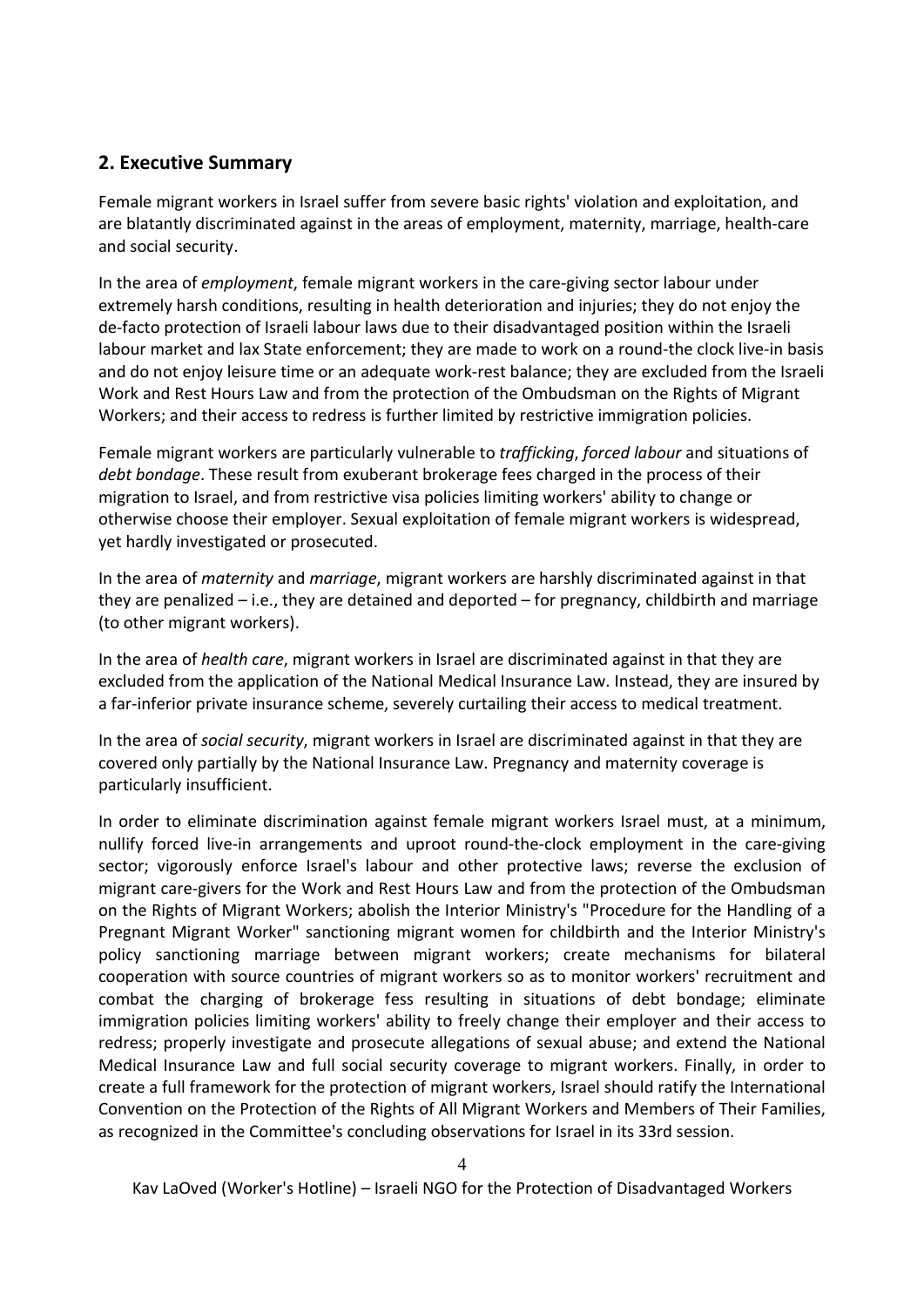# **3. Violations under CEDAW Article 11(1) – Discrimination in Respect of Employment**

Female migrant workers in the care-giving sector labour under extremely harsh and often exploitive conditions. While in theory Israeli labour laws apply to the employment of migrant workers, such as the Law on Minimum Wage, lax enforcement and other structural factors as well as workers' limited access to redress render these labour rights virtually meaningless in the employment relationship. The harsh and exploitive working conditions in the care-giving sector can be attributed to several main factors:

### **A. Round-the-Clock Employment**

 $\overline{a}$ 

The care-giving sector in Israel is based on a system of live-in 24-hour employment. In fact, a condition in the employer's permit to employ a migrant worker requires that the worker will be employed "on a 24-hour basis" and that she will reside in the house of the employer. Violating these conditions may result in the revocation of the employer's permit to employ a migrant worker and subsequently lead to the revocation of the worker's visa. It should be noted that the mandatory live-in policy is at odds with General Recommendation No. 26 on women migrant workers, stating that States parties should lift visa schemes that prohibit women migrant workers from securing independent housing (paragraph 26(a)).

This system of 24-hour employment is in itself a grave violation of international labour law as well as Israel's own labour law, which allows a maximum 8-hour workday.<sup>2</sup> Indeed, round-the-clock work creates a grave anomaly for modern labour law, a contrast to the main gains of workers in the 20th century which include limits on working hours and recognition in the humanity of workers and their need of leisure time and adequate work-rest balance.

Unsurprisingly, providing care around the clock, particularly to extremely dependant patients, often creates an inhuman workload. According to a 2009 report published by the Israeli Ministry of Industry, Trade and Labour (MOITAL), care-givers are employed an average of 6 days a week and spends an average of 6 nights a week in the employer's home. The number of average working hours per day, according to employers, is 21 (however, it is not clear if the employers consider working hours only of the total hours of stay in the house). Additionally, while migrant care-givers are supposed to only provide care for their elderly or disabled employer, in actuality they are perceived, and are made to work, as servants for the entire family – performing domestic tasks such as cleaning and cooking for all family members. This results in a workload that is often inhumane and unbearable.

 $^2$  According to the Israeli Work and Rest Hours Law of 1951, a working day shall not exceed 8 working hours and a working week shall not exceed 45 working hours. There is a general permit to employ workers no more than 4 additional hours a day (these hours must be compensated as overtime hours).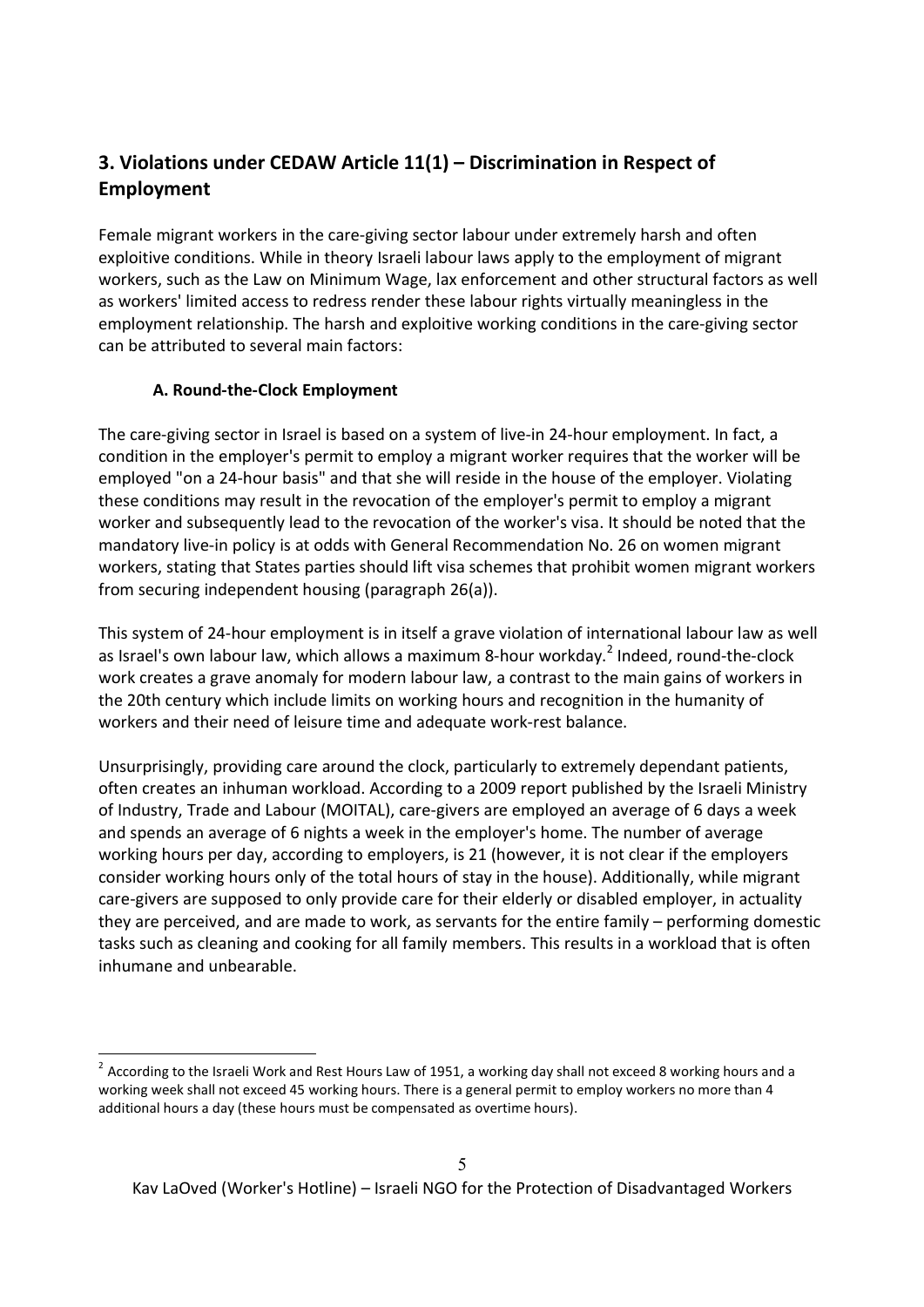In a survey conducted by Kav LaOved among migrant care-givers,<sup>3</sup> all of the care-givers surveyed reported being on standby 24 hours a day; more than 90% said they work more than 9 hours a day, averaging 12.7 hours a day. This totals 140 hours a month more than the 186 monthly hours that define a full time position according to Israeli labour law, with sleep deprivation being one of the most common complaints. Many complaints entailed the need to work a full time job during the day despite lack of sleep at night. Such situations are aggravated even further when caregivers are forced to work beyond the scope of their employment, labouring for several family members, cleaning large households or caring for additional patients, typically spouses, who also require constant attendance.

Mandated live-in arrangements are a source of great vulnerability not only because of the workers seemingly endless availability for work, but also because of social isolation and the destruction of the worker's zone of privacy. And indeed, sexual assault of migrant care-givers is a widespread albeit under-reported phenomenon (see below).

### **B. Widespread Violations of Labour Laws**

Employment in the care-giving sector is characterized by a complete and total disregard for the minimum standards established by Israeli labour laws. Enforcement of labour laws is lax to nonexistent. Workers are paid well below the minimum wage, are not compensated for work during weekly rest days and holidays; and are not paid any social benefits, such as convalescence pay or redundancy payments.

It is not uncommon for employers to neglect to pay any wages to migrant workers, or to withhold their wages for several months. In the care giving industry, employers will save money by systematically replacing their care-givers every month or two, without paying their wages for the last month of employment. Most caregivers are given only one day off per week. Only 6% of migrant caregivers surveyed by Kav LaOved said they got a 36 hour rest period each week, as required by Israeli law.

 $\overline{a}$ 

N is a migrant worker from India who arrived in Israel on January 2009 to work as a care-giver in order to provide for her family. N's arrival to Israel was arranged by an agency in India at the cost of \$7,000. N was told by the agency that she will work in nursing an elderly woman for a salary of \$625 per month, plus weekly allowance and payment for vacations. N was handed a contract she never read by the agency, who explained the general terms only. After arriving in Israel, the agency and the employer's son told N she has to work for one year at least and is not allowed to quit before the conclusion of one year of work. N had to work between 14-18 hours every day, nursing her employer in every aspect of her daily life (feeding, bathing, walking, medicating, changing etc.) The employer required close care at night as well as she woke up several times. N was paid well below the minimum wage, with no payment for overtime hours or for work during weekends and holidays. The payments were routinely delayed. N slept for an average of 2 hours every night, and was fed so poorly that she lost 7 kg in 5 months. In addition, the employer's son made N clean his own house without payment. N turned to her agency for help, but they ordered her to stay, claiming she was not allowed to quit under no circumstances according to her contract.

 $^3$  The survey is based on data collected from 100 migrant workers who live with their employer who visited the Kav LaOved offices between November 2009 and January 2010.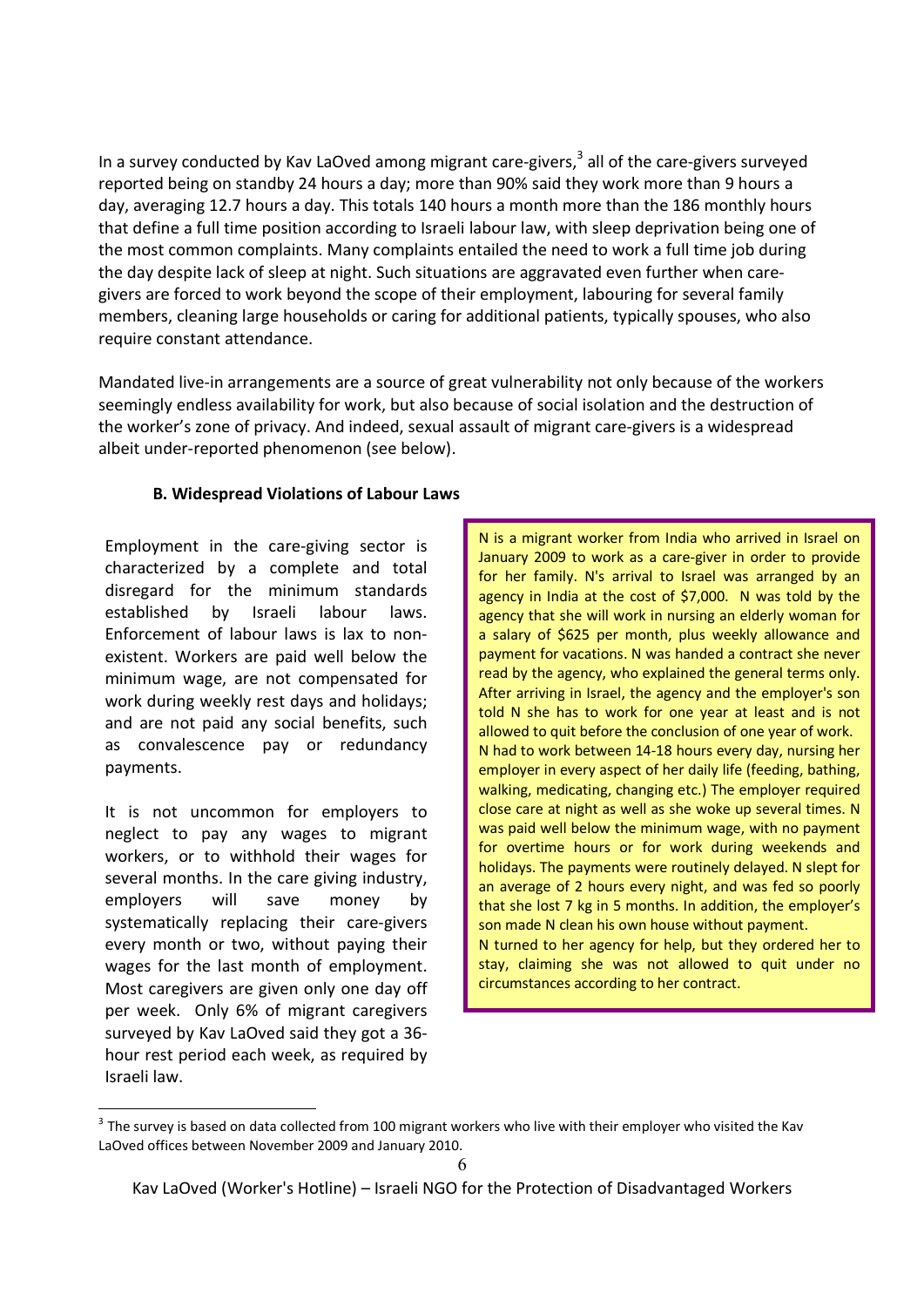State enforcement mechanisms are usually highly inefficient. Investigations are poorly conducted, and sanctions are rarely set on employers. If sanctions are set, they are usually too minor to deter offenders. Confiscation of migrant worker employment permits from abusive and delinquent employers is extremely rare. This means that repeated offenders can continue employing migrant care-givers.

While crimes against workers are not properly tried and sanctioned, Israel invests in a 200 inspector task force to hunt down and deport migrant workers who lost their legal status, including those who lost it due to fraud, exploitation and abuse. This encourages further abuse of migrant workers, as employers can count on the victims being deported, rather than confronting them in court.

### **C. Hazardous Working Conditions resulting in Health Deterioration and Injuries**

Despite popular imagery of care-giving as "light" work performed inside the house, working as a care-giver is quite often hard, hazardous and conducive to physical and mental injuries. Israeli enforcement authorities completely overlook inherent dangers associated with care work, as well as the need for health and safety standards for this industry.

Care-giving involves intense physical efforts, such as lifting heavy patients. Many patients who employ migrant care-givers are unable to move unaided and are homebound. They need someone to help them turn in bed, wash them, escort them to hospitals or physicians, help them with wheelchairs, etc. When care is provided at the person's home by a single care-giver, she is required to perform all these tasks unaided, whereas in hospitals and nursing homes the same tasks are performed by a team of at least two people. Backache and disc hernia are common problems caused by lifting heavy patients. Other common complaints include lack of sleep, lack of nourishing food, unbearable workload and mental fatigue. 46% of those responding to Kav LaOved's survey said they had suffered or still suffer from backache.

B is a migrant worker from the Philippines who came to Israel in 2006 to work as a care-giver. She came to Kav LaOved's offices in November 2010 "to talk". She said she is finding the work to be very hard. She has not had a proper night's sleep for four years. She shares her bed with a restless, elderly blind woman who sleeps fitfully, tosses and turns, keeps asking what the time is, wants to go to the lavatory, groans, asks for water. Every morning after breakfast, her patient falls asleep in her arm chair and B has the house work to do. After lunch her patient dozes in bed and the B goes to the pharmacy to bring her medication. After four years doing this work, B went to see the family doctor and was prescribed sedatives. She is irritable, cannot concentrate, has difficulty breathing, suffers dizzy spells. B was recently admitted to *Abarbanel* mental hospital. She has no history of mental illness. She will soon be sent home because she has been declared unable to continue to work as a care-giver.

Care-givers often suffer from various mental conditions associated with their circumstances of employment, such as mental fatigue and a feeling of depersonalization. They may develop depression and anxiety, and in extreme cases have been admitted to mental institutions or committed suicide.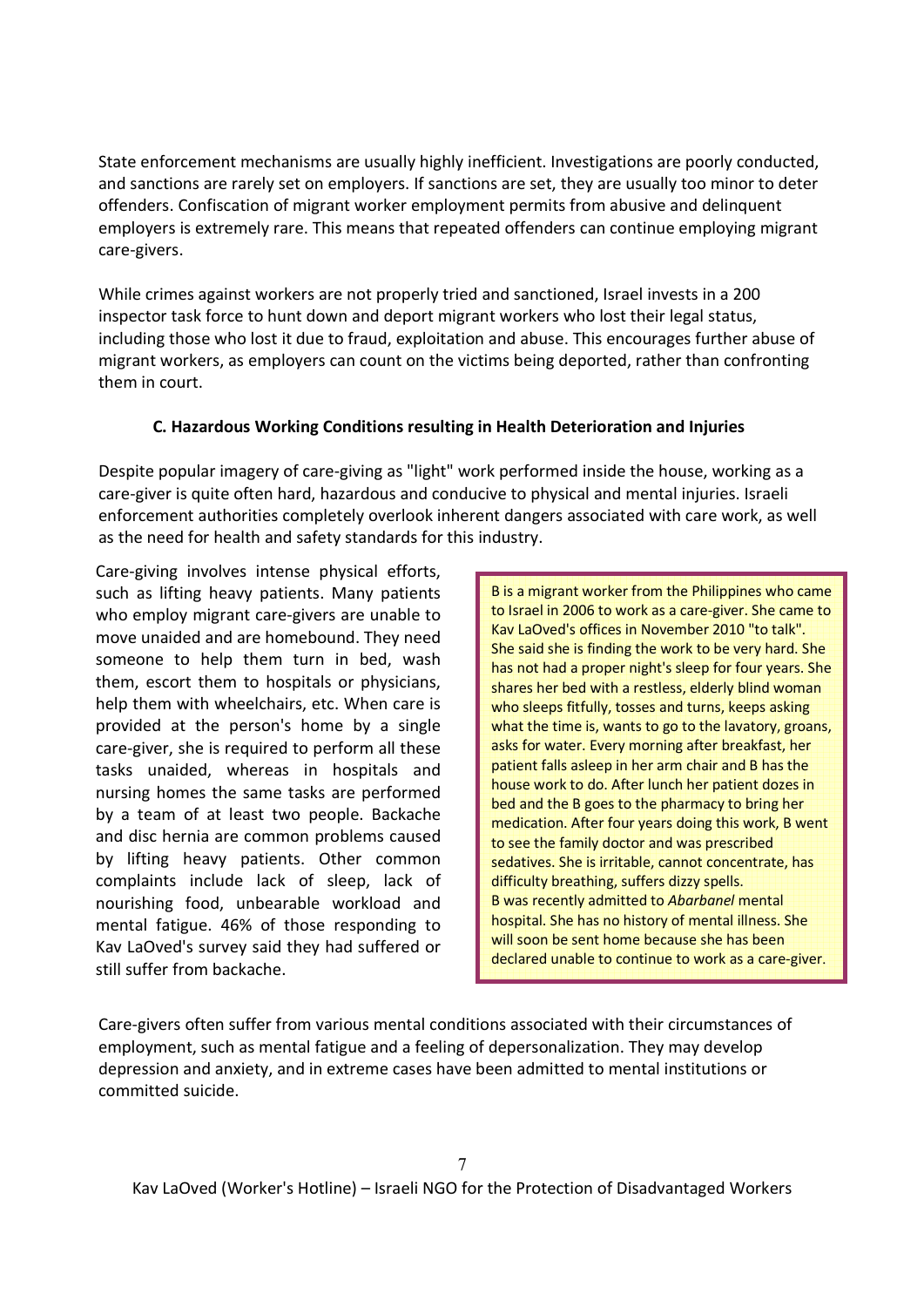### **D. Exclusion from the Protection of the Work and Rest Hours Law**

In 2009, workers in the care-giving sector were officially and categorically excluded from the applicability of the Work and Rest Hour Law by virtue of Israel's Supreme Court decision in HCJ 1678/07, Yolanda Gluten v. The National Labor Court (judgment of 29.11.2009).<sup>4</sup> In this judgment, the Israeli Supreme Court ruled that migrant care-givers are not protected under the Work and Rest Hours Law and are therefore not entitled to receive overtime pay. The Work and Rest Hours Law governs such fundamental issues as limits on the length of the workday (8 hours), breaks during the workday, mandatory weekly rest days and pay for work during holidays. Excluding migrant care-givers from this law means that they do not enjoy any of these protections, and can therefore be legally employed 24 hours a day, with no breaks, with no weekly rest, and with no payment for hours worked in excess of 8 hours, on weekends or on holidays. The exclusion is at odds with General Recommendation No. 26 on women migrant workers, stating specifically that States parties "should ensure that occupations dominated by women migrant workers, such as domestic work and some forms of entertainment, are protected by labour laws, including wage and hour regulations, health and safety codes and holiday and vacation leave regulations" (Paragraph 26(b)).

The petitioner in this case, Ms. Gluten, was a migrant worker from the Philippines, employed in Israel as a live-in caregiver for an elderly patient. When she was fired, she sued her employer in court, *inter alia*, for overtime pay. The lawsuit was rejected, and she appealed the judgment to the National Labour Court. The National Labour court dismissed the appeal by a majority vote, stating the Israeli Work and Rest Hours Law – one of Israel's central pieces of labour legislation – does not apply to care-givers, and therefore Ms. Gluten is not entitled to overtime pay. Ms. Gluten then filed a petition to the Supreme Court against the National Labour Court. She argued, *inter alia*, that because the overwhelming majority of care-givers in Israel are female migrant workers., this categorical exclusion of care-givers from the Work and Rest Hours Law amounts both to status/ethnicity based discrimination and to gender based discrimination,

The Israeli Supreme Court rejected Ms. Gluten's petition against the National Labour Court, stating that treating caregivers differently is not a form of discrimination but rather legitimate "distinction", compelled by the special nature of live-in care-giving. It also stated that denying overtime pay to migrant care-givers actually serves their own interests, reasoning that if migrant workers' wages will rise, they will have fewer opportunities to work in Israel:

"The accepted view on protective labour laws is that these laws are cogent and cannot be deviated from even if it is argued that their application damages "the good" of the worker... The view that protective labour laws protect universal values and therefore cannot be overridden was expressed more than once in the legal literature... Also, Convention 97 of the International Labour Organization on Migrant Workers (which was signed and ratified [by Israel] on March 30, 1953) states that migrant workers should not be discriminated against in relation to citizens of the state where it comes to payment regulations, and, as is specifically stated in this context, regulations of overtime pay.

l

<sup>8</sup> <sup>4</sup> For the full text of the judgment in English please visit: http://www.kavlaoved.org.il/UserFiles/news2783\_file.doc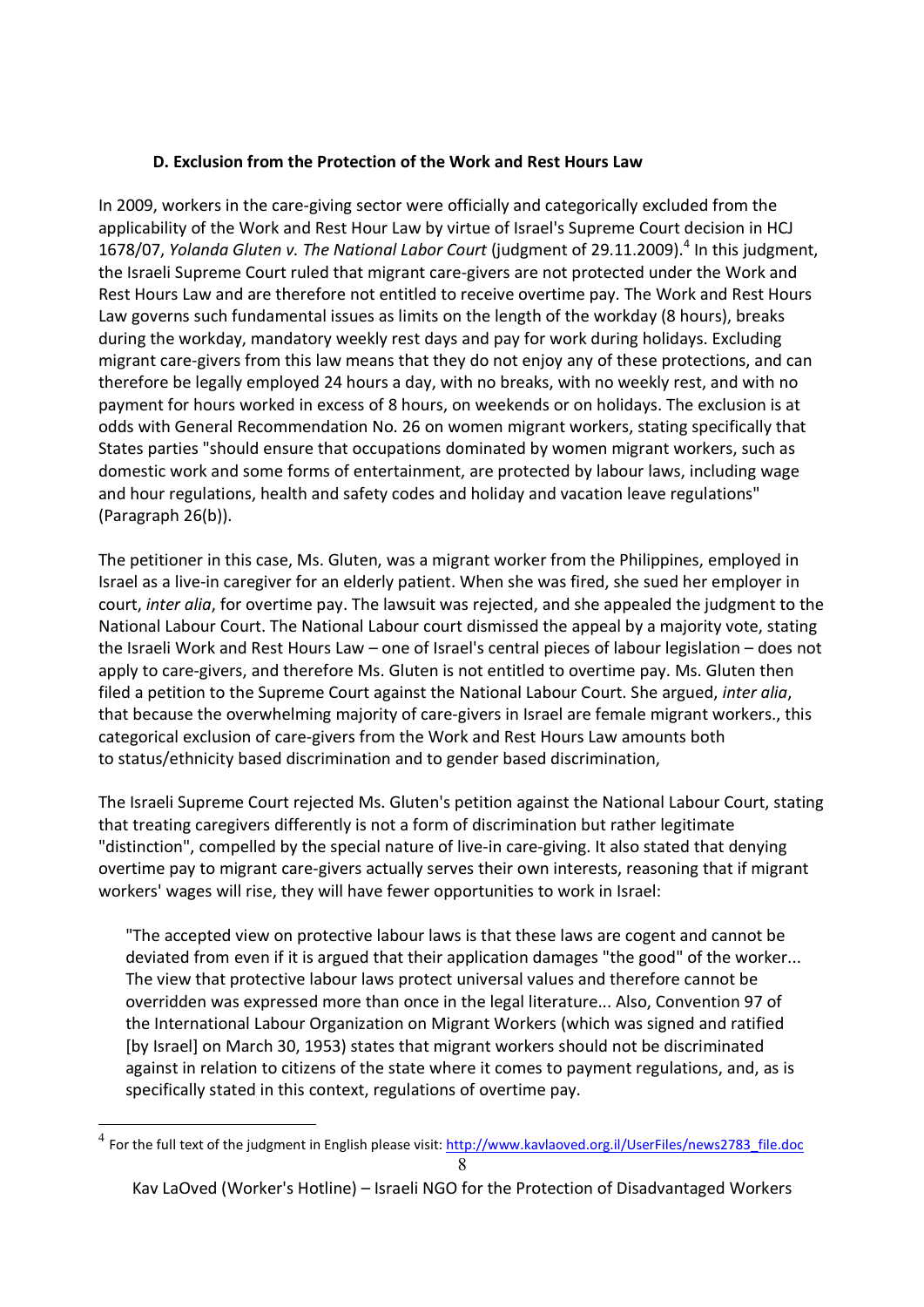*I myself am not convinced that this position should not ever be questioned. We live in a complicated and not ideal reality, and this should be considered when examining the possibility of diverging from the provisions of the protective labour laws when it is necessary to ensure the protection of the interests of migrant workers themselves*. *These interests and the unique reality of the work in the care-giving sector might serve as a basis for the position that creating different regulations in the case of caregivers stems from necessary distinction and not from forbidden discrimination*. It should be remembered that the state can supervise the local job market, but it is unable to supervise the global labour market and the employment conditions expected for migrant workers in their home countries. The state must bring about the most beneficial outcome for the migrant workers, and this includes considering the outcome and allowing the worker to choose the most beneficial work conditions for him compared to all other options […]

The application of the protective labour laws in a way that in actuality causes harm to the welfare of the worker is an absurd application. It should be mentioned in this context that in light of the existing immigration laws in the State of Israel, those concerned are not labour migrants [who intend to settle down and integrate] but workers who come here for a limited period; in light of the unique situation in the country, it is doubtful that this reality will change soon. The families of caregivers usually stay at their countries of origin. This fact too influences the financial burden that stems from caring for their welfare as well as on the necessary balance between leisure and work. Indeed, this reality reflects arrangements that are not ideal, and the hope is that these regulations will be improved with appropriate legislation." (para. 25-26 to the judgment, emphasis added).

Of course, excluding care-givers from the applicability of the Work and Rest Hour Law thwarts the social aims of the law, and leaves tens of thousands of predominantly female workers with no meaningful bargaining power or a collective voice, outside the essential protection of cogent labour legislation, exposed and vulnerable as never before to exploitation, abuse and discrimination

Special attention is called to the dangerous reasoning openly expressed in the Gluten Judgment, according to which denying migrant workers certain justices is actually in their own interest as it encourages more employment opportunities. This type of reasoning undermines the foundations of protective labour legislation and its status as cogent law which cannot be conditioned upon. It reflects positions that were never expressed before by the Israeli Supreme Court in relation to the status of labour laws, and the possibility for workers and employers to deviate from the obligatory framework of the protective labour laws. It categorically excludes an entire group of disadvantaged female workers from the applicability of protective labour laws. In so doing, the judgment not only changes significantly Israeli labour law as it was developed and interpreted over the years, but also opens the doors to a full-scale segregation of the Israeli labour market on the basis of gender and national origin, and to the application of a discriminatory legal regime on the work of women migrants. Today, as a result of the judgment, Israeli lower labour courts are compelled to reject lawsuits by migrant care-givers for overtime pay, even when workers prove, or it is otherwise undisputed, that they worked in excess of 40 hours a week.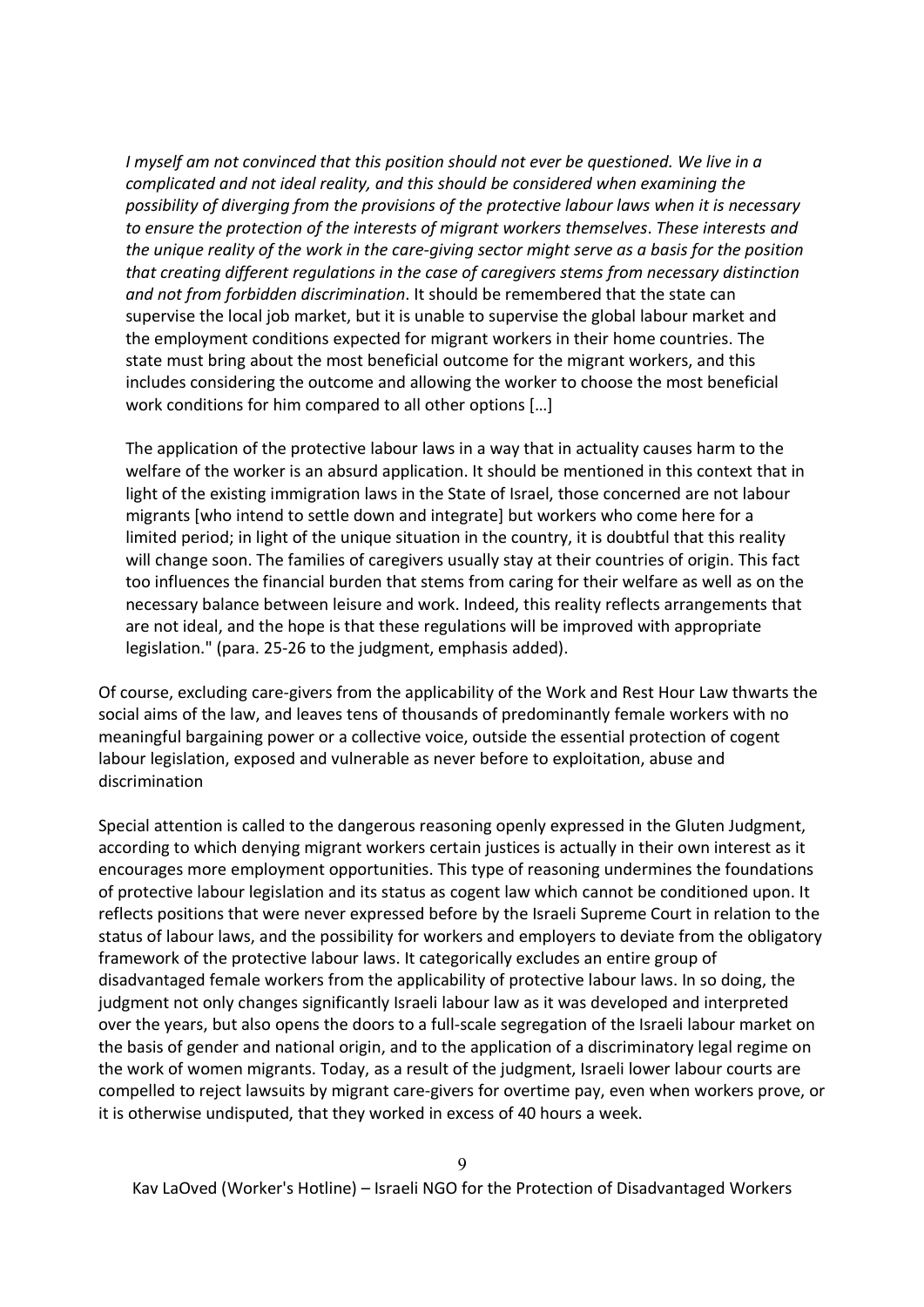#### **E. Exclusion from the Protection of the Ombudsman on the Rights of Migrant Workers**

In a recent legislative amendment to Israel's Foreign Workers Law (of 24.3.2010), the Israeli parliament voted in favour of excluding migrant care-givers from the protection of the Ombudsman on the rights of migrant workers. It is within the Ombudsman's authority, *inter alia*, to handle complaints from migrant workers about their working conditions; to file civil lawsuits against offending employers and to intervene in pending cases. The meaning of this legislative amendment is that the Ombudsman will be authorized to handle complaints by migrant workers employed in the construction, agriculture and industry sectors only. Migrant care-givers will not be allowed to lodge complaints against their employers, except for cases of trafficking for slavery and forced labour or in cases of sexual abuse or violence. All other violations – such as on matters of minimum wage, overtime pay, working hours, wage withholding, overall working conditions, housing conditions, health and safety, passport withholding, etc. – will not be handled by the Ombudsman.

While the law is silent as to the reasons for this exclusion, statements by ministers in the Israeli Government as well as by officials in the Population, Immigration and Border Control Authority and the MOITAL reveal the reasoning behind it. In a response letter of 2/6/2009 to Israeli NGOs, the MOITAL minister, Fuad Ben Eliezer, stated that "the decision not to apply the authorities of the Ombudsman on the rights of migrant domestic care-givers, except for cases where there is suspicion for trafficking in persons, slavery or forced labour or sexual harassment, stems from the fact that in the care-giving sector there are two weak populations the government should defend: the first, the population of the migrant workers employed in this sector; the second – the population of permit holders – the employers." The statement by the MOITAL minister reflects a populist and dangerous sentiment that has unfortunately become well accepted with Israeli policy makers. Policy makers believe that assisting elderly and disabled care patients means infringing upon the rights of their workers and denying them access to justice in cases where their rights are violated. Excluding a particularly vulnerable group of workers from the protection of a central institution in charge of enforcing their rights reflects an entirely misguided understanding of the State's role in enforcing the rights of migrant workers, and thwarts the goals this institution was intended to accomplish.

The amendment is blatantly discriminatory against women. Migrant workers in construction, agriculture and industry – the sectors where the ombudsman will be free to operate – are overwhelmingly male; Migrant workers in the care-giving sector, on the other hand, are overwhelmingly female. The de facto consequence of this exclusion is hence a" men's only" ombudsman. Excluding care-givers from the Ombudsman's protection also serves to reinforce biased notions that women performing care work are not "real" workers entitled to equal treatment and protection. It is at odds with General Recommendation no. 26, stating that "constitutional and civil law and labour codes should provide to women migrant workers the same rights and protection that are extended to all workers in the country" (Paragraph 26(b)) and that States parties should "repeal or amend laws that prevent women migrant workers from using the courts and other systems of redress" (Paragraph 26(c)).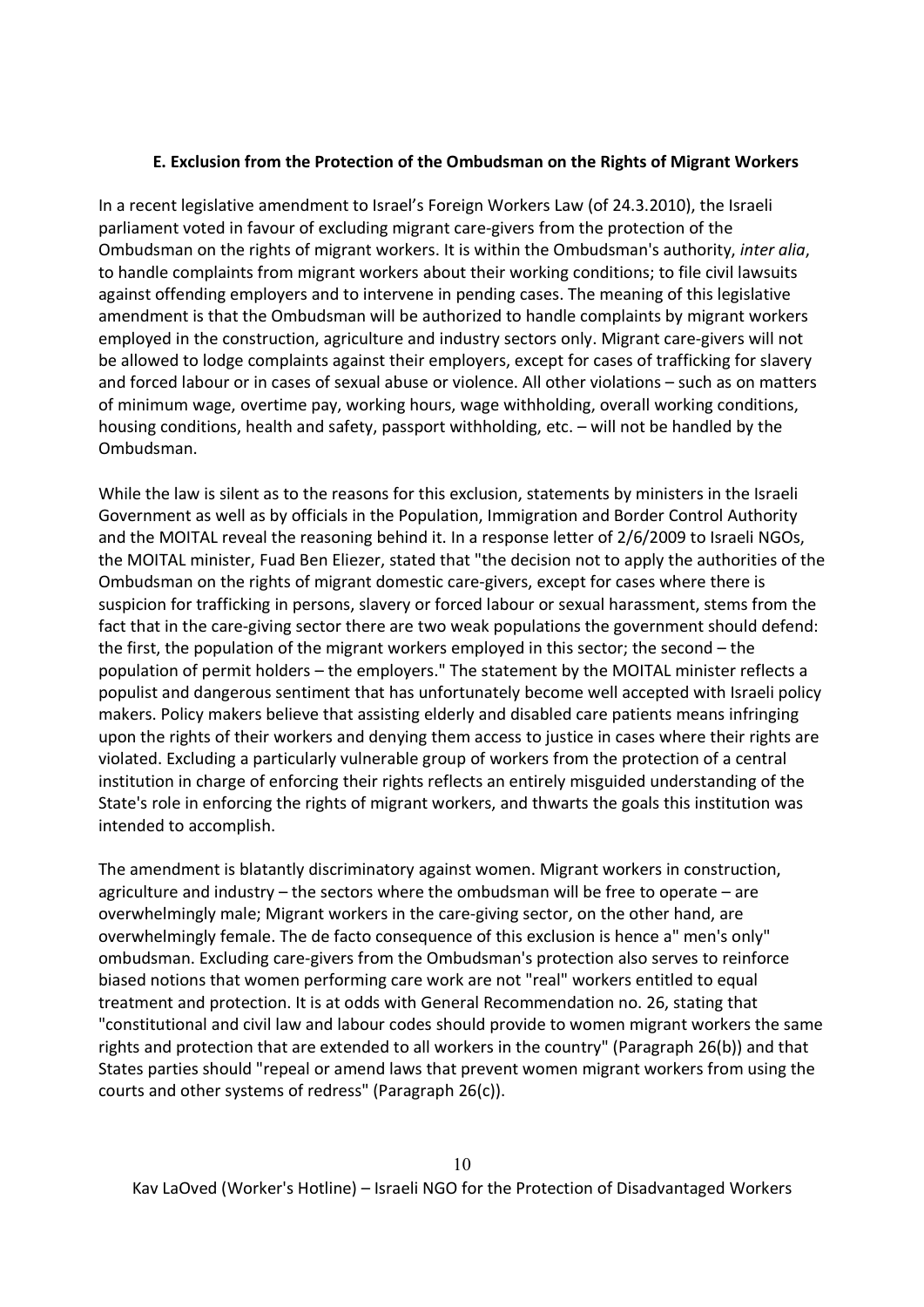#### **F. Limiting Workers' Access to Redress**

When a worker in the care-giving sector is fired, or quits, or if her employer passes away, and she has completed the allowed duration of her work visa (51 months), she has extremely limited access to redress. According to the Interior Ministry's procedures, migrant workers lawfully present in Israel who stopped working and who have been in Israel for over 51 months, are only allowed to remain in Israel an extra "grace period" of 30 days. During this time they will not be detained or deported so they can make arrangements prior to their final departure, after which they will be indefinitely barred from returning to the country. These are often women who have worked for employers for several years, and deserve substantial sums of money in severance pay.

The 30 day "grace period" is insufficient for these workers to obtain all that is due to them from employers and agencies, and it is certainly insufficient if a lawsuit in the labour court is needed. Many employers or employers' families capitalize on this inherent disadvantage of workers. They simply refuse to pay what the workers are owed knowing that workers will soon become targets of detention and deportation, and have no real chance to access the labour courts. Despite these well known realities, the Interior Ministry refused Kav LaOved's appeal to extend the "grace period" given to migrant workers from 30 days to 90 days. As a result, many workers have virtually no access to redress and are forced to return home empty handed, often after many years of work in Israel.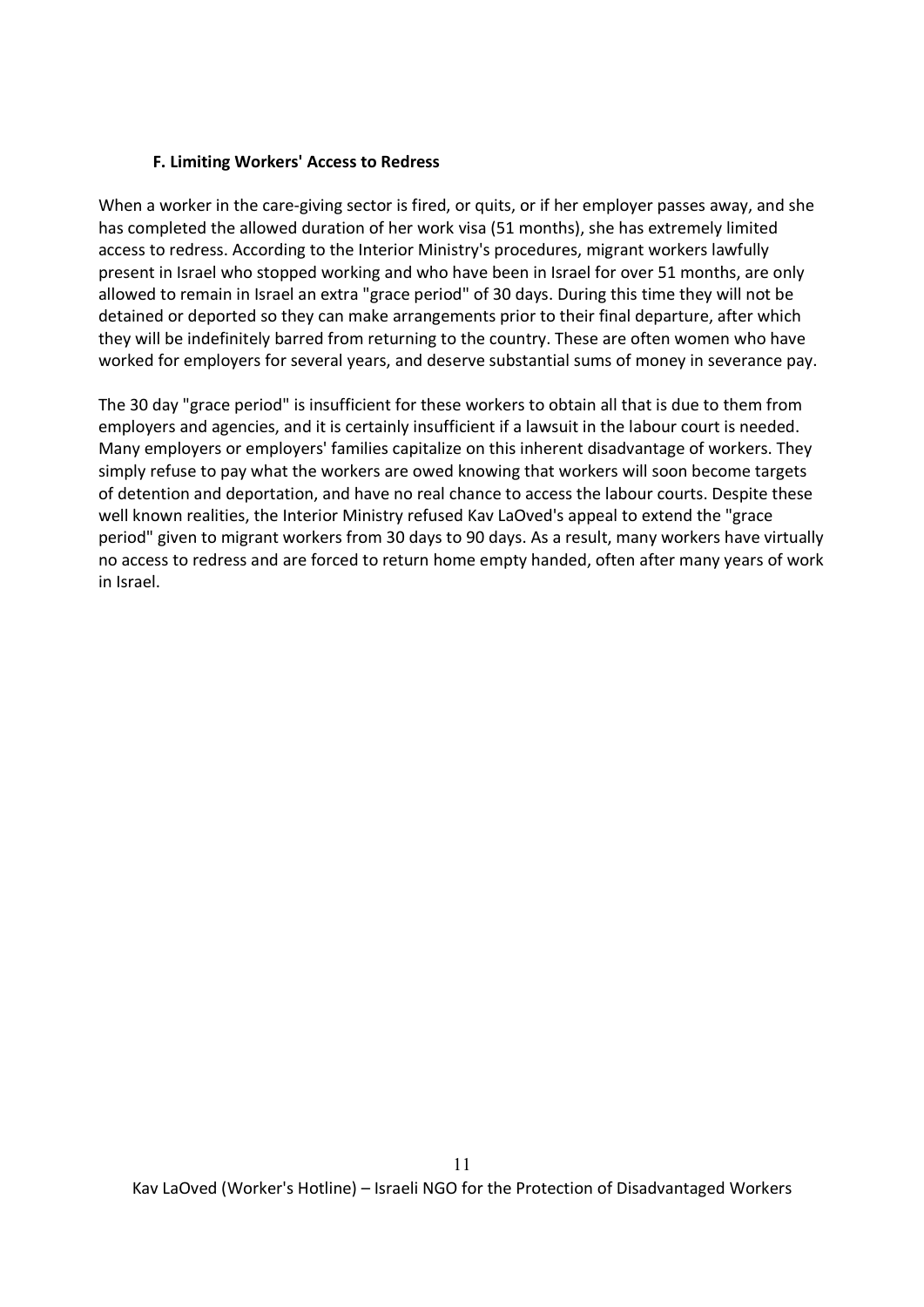# **4. Violations under Article 11(2) – Discrimination in Respect of Maternity or Marriage**

In addition to being severely discriminated against in the area of employment, female migrant workers are subject to exceptionally harsh forms of State discrimination based on such forbidden grounds as maternity and marriage. Some of the policies Israel employs in this regard do not have a single parallel in the world, to the best of Kav LaOved's knowledge. According to these policies, migrant women lawfully working in the country do not have the right to become pregnant or have children. Giving birth in Israel results in the immediate revocation of a migrant's work authorization, exposing her to immigration detention and deportation. Likewise, migrant women are not allowed to marry or even have romantic partners. This too is grounds for revoking one's work authorization, and under most circumstances automatically leads to detention and deportation. These policies are grounded in Israel's desire to ensure that migrant workers stay in the country temporarily, and that they are kept, in the language of the Interior Ministry, from "taking root."

In order to achieve this goal of keeping migrant workers from "taking root" in the country, Israeli law provides that migrant workers can lawfully stay in the country for a maximum of 63 months, after which time they are forever banned from returning to Israel. If they don't leave, they will be detained and deported. The only exception to the 63 months policy is for migrant workers employed in the care-giving sector. Due to the special nature of care work and the emotional attachment many care patients develop towards their care-givers, a 2004 amendment to the Entry into Israel Law basically removed this time limit, on condition that the worker stays with the same employer.

Yet even for migrant care-givers, who can lawfully stay in Israel for many years, the policy emphasizes that their integration in society is entirely undesirable and must be obstructed. To accomplish this goal, Israel has quite simply chosen to prohibit migrant workers from engaging in a broad spectrum of human activities seen as indicative of long-term settlement aspirations, and to penalize "offenders" and even suspected "offenders" with detention and deportation. These policies are considered more elaborately below.

### **A. Discrimination in Respect of Marriage**

According to Israeli policy, migrant workers are not allowed to marry or form intimate relationships with other migrant workers; at least not if they want to hold on to their work authorization and avoid being targeted for detention and deportation. This policy is the extension of a more general policy, for which the legal basis is an administrative procedure of the Israeli Interior Ministry, and which forbids migrant workers who are first-degree family members from immigrating jointly into Israel.

According to this policy, one of the basic conditions for migrant workers to gain a labour permit in Israel is to leave their families behind. No immediate family members are permitted to join them. When workers are settled in the country, no immediate relatives may visit – even for a brief period. If it is discovered that two members of the same family are residing in Israel on a migrant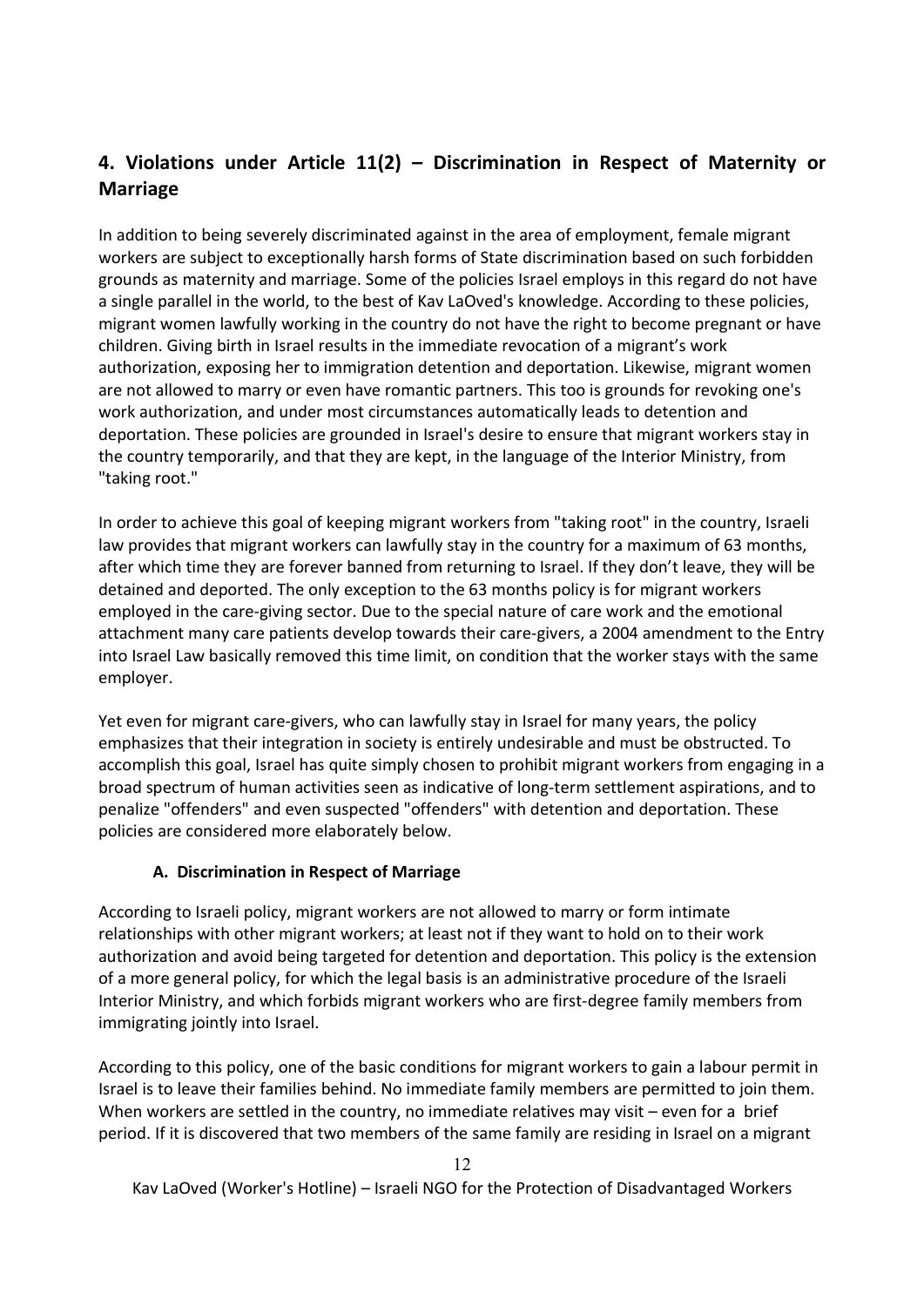worker visa, the Interior Ministry will revoke the visas of both workers and will typically order both workers deported.

Additionally, the Interior Ministry's reading of the procedure prohibiting family members from immigrating together into Israel is very broad and flexible, and is extended it to any intimate relationships between migrant workers *formed in Israel*. This means that when two migrant workers meet in Israel and enter a relationship, they too become, in the eyes of the Interior Ministry, "first degree family members" in violation of their visa conditions, and hence legitimate targets for detention and deportation.

Every year, Israel deports migrant workers who hold valid permits and reside here legally, for the sole reason that they dared to marry or develop intimate relationships with other migrant workers. This policy has encouraged the deplorable practice of employers and employment agencies "informing" on migrant workers who they have been employing under illegal conditions, and who are attempting to claim their rights, in order to ensure that they are deported before they are able to do so.

### **B. Discrimination in Respect of Pregnancy and Birth**

Another activity which is seen as indicative of long term settlement aspirations and therefore severely sanctioned is pregnancy and parenthood. According to the Interior Ministry's "Procedure for the Handling of a Pregnant Migrant Worker"<sup>5</sup>, when a female migrant worker lawfully present in Israel gives birth in the country, her residency permit is immediately revoked. She can obtain a residency permit, which does not entitle her to work, for up until three months following the expected date of childbirth. At the end of that period she must leave the country immediately with her child. In the alternative, she is given the option to send the baby abroad (to be cared for by a relative) as a condition of retaining her documented status and work permit in Israel. It is Kav LaOved's experience that many women opt for the second "option" – sending their new born babies back to their home country, normally with a returning migrant worker. Some keep their children and are forced underground, in fear of detention and deportation.

It is hard to exaggerate the draconian nature of these policies, grounded in an instrumental attitude towards migrant workers resulting in their extreme objectification. The *de facto* outcome of these policies is the penalization of migrant women for pregnancy, childbirth and marriage. They demonstrate an utter disregard for  $-$  if not a full blown attack on  $-$  the well being and the physical and emotional health of women and their children. They represent an illegitimate intervention in women's reproductive choices, coercing many to resort to abortions so as to maintain their documented status.

These policies are also at odds with Israeli labour law, prohibiting workers' dismissal on the grounds of pregnancy and maternity. They are also at odds with General Recommendation No. 26

l

<sup>&</sup>lt;sup>5</sup> For the full English text of the Procedure for the Handling of a Pregnant Migrant Worker please visit: http://www.kavlaoved.org.il/UserFiles/news3052\_file.doc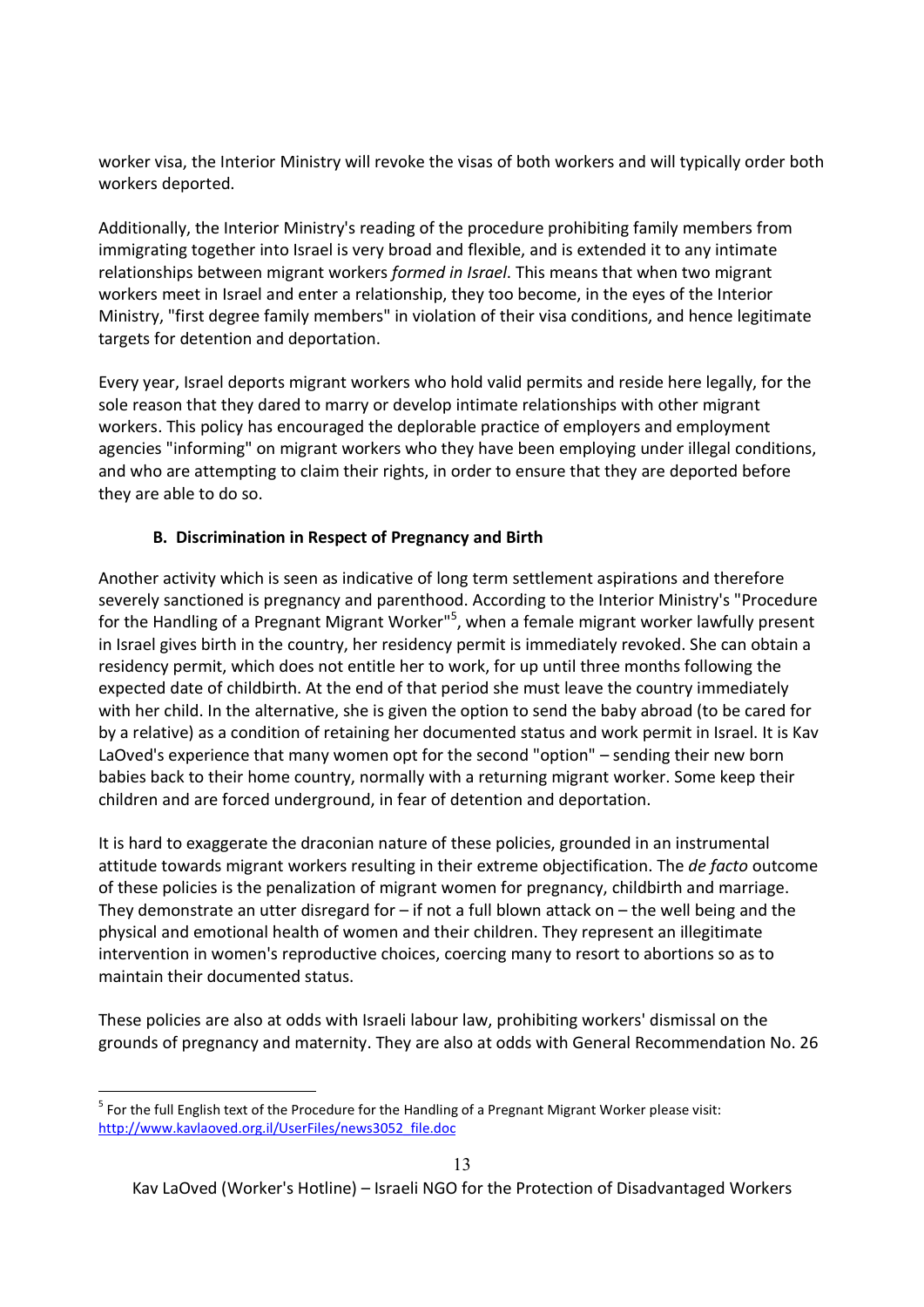on women migrant workers, stating that States parties should lift bans that prohibit women migrant workers from becoming pregnant (paragraph 26(a)).

It should be considered that Israel has openly decided to base the care-giving sector – the largest employment sector in Israel for migrant workers – almost entirely on the workforce of young migrant women of childbearing age (who, as mentioned, can stay in Israel with no time limit if they continue to be employed by the same employer). Still, Israel seems to believe it can have a reasonable expectation that these women will relinquish any hope for motherhood, and even a romantic relationship.

G., a migrant worker from the Philippines employed in Israel as a care-giver, became pregnant with her partner, a migrant worker from Thailand. G. was informed by the Interior Ministry that after giving birth, her child would not be able to remain in Israel. She would need to choose between leaving Israel with her baby and sending the infant to her family in the Philippines. For G., the only realistic option was to entrust her baby to another female migrant worker, who she paid to accompany the newborn to the Philippines. Afterward, when G. applied to the Interior Ministry to renew her work permit, she was told that a new procedure was in effect: since she had given birth in Israel, her work permit would not be renewed, and she was now required to leave the country. A short time later, even before she had time to consider her predicament, G. was arrested. The Interior Ministry had decided to deport G. because she was the mother of a child born in Israel and because she was in a relationship with another migrant worker. Only after the Hotline for Migrant Workers petitioned the Tel Aviv District Court in this matter did the Interior Ministry release G. on bail and allow her to continue working in Israel – contingent on a signed affidavit that she did not have a steady partner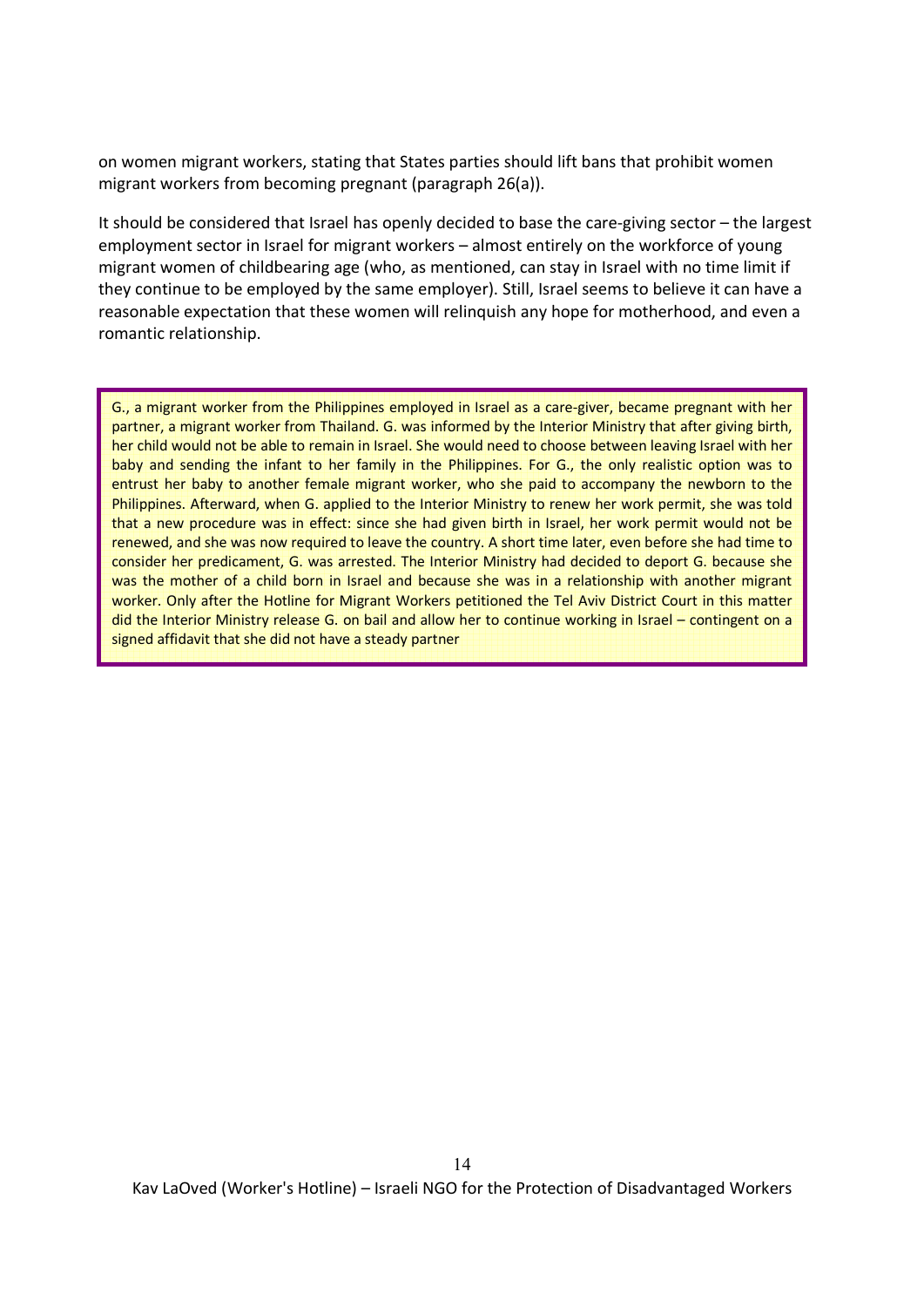# **5. Violations under article 6 – Failure to Suppress all Forms of Traffic in Women**

The experience amassed by Kav LaOved in dealing with migrant care-givers has consistently shown that working conditions for workers in this sector can easily deteriorate to situations of slavery or forced labour. In addition, the methods for recruiting and employing migrant workers in Israel create great vulnerability to phenomena of trafficking, debt bondage and forced labour. The main factors that create a hospitable environment for phenomena of trafficking are the following:

### **A. Payment of exuberant brokerage fees resulting in debt bondage**

Israel does not engage in bilateral cooperation with migrants' countries of origin on such issues as workers' recruitment for work in Israel. As a result, migrants pay hefty brokerage fees to brokers who facilitate their arrival to Israel. It should be noted in this context that the Committee recognized, in General Recommendation No. 26 on women migrant workers, the need for bilateral and regional agreements between States parties who are sending or receiving and transit countries, protecting the rights of women migrant workers (paragraph 27).

Each migrant care-giver arriving in Israel pays on average more than 7,000 USD, with fees often skyrocketing to 10,000 USD and even 13,000 USD. These sums are often collected in the country of origin by local agencies, and are shared with their corresponding Israeli agents. Workers typically raise this money by loans taken from multiple sources – local grey market lenders who charge high interest rates (3%-5% monthly), banks, family members and other relatives, neighbours and friends. Many workers mortgage their or their family's property to raise the money. Our experience has taught us that on average, a migrant care-giver requires about a year to two years of uninterrupted employment to return a loan in full.

While the illegal charging of brokerage fees from migrant workers is not a human trafficking offence in itself, it is considered an enabler of the phenomenon. Exuberant brokerage fees lead to debt bondage and force workers to accept exploitation. Before they at least finish paying back their loans, workers have little or no motivation to report any infringements of their rights or to escape even the most exploitive working conditions. Brokerage fees also encourage brokers to bring new paying workers from abroad, rather than assign work to migrants already in Israel. This creates a glut of job-seeking migrant workers in Israel, thus reducing wages and fostering exploitation.

### **B. Inability to change or otherwise choose one's employer**

Migrant workers with a legal work visa in Israel suffer undue restrictions on their right to choose their employer, which lead to forced labour and slavery. A migrant worker's permit to stay in Israel is conditioned on the worker's active employment by the person registered as the worker's legal employer. Work termination due to any reason (e.g. illegal and inhumane exploitation, employer bankruptcy or death, dismissing a worker who complained of rights violations, dismissal due to a worker's illness) results in the loss of work and stay visas. This situation imparts on employers the power to render a worker's situation illegal, and allows them to extort, exploit and enslave workers. In 2006, the Israeli Supreme Court found that binding workers to their employers in such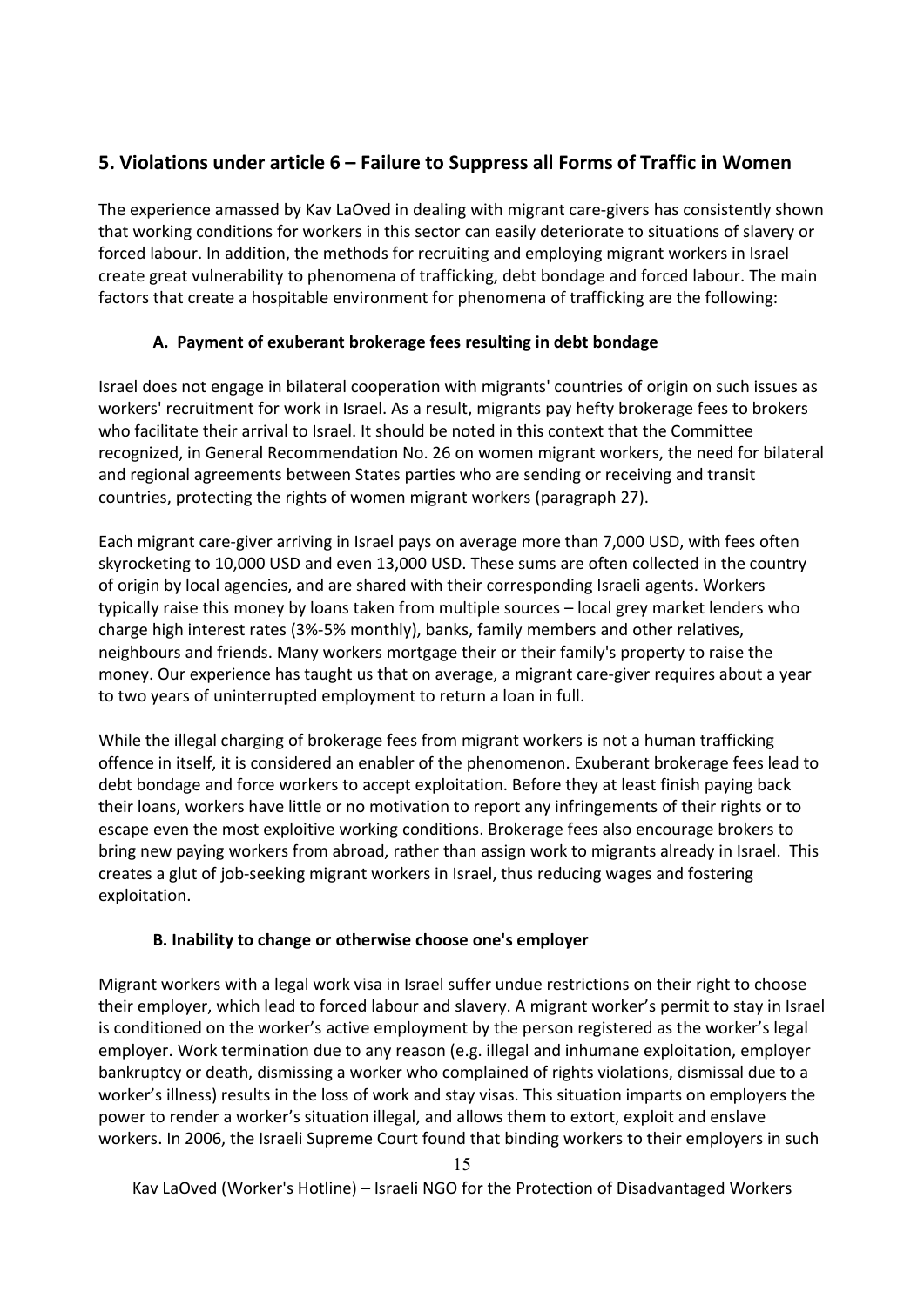a fashion is "a form of modern slavery" and that it must be revoked. It described this arrangement as "infringing on the inherent right of liberty, infringing on the human's freedom to act. It nullifies the autonomy of free will. It tramples on the basic rights to be released from a work contract. It deprives basic financial negotiating power from the already weak side of the employment relationship. In so doing, the binding arrangement to an employer causes harm to the dignity and freedom of humans in their most basic meaning."

Instead of implementing this judgment and uprooting a system considered by the country's highest court as inducing "a form of modern slavery", Israel is now planning to reinforce and strengthen the binding of workers to employers.

As part of the legislation proposal for the Economic Policy Law for the years 2011-2012 (legislative amendments), which will now be deliberated as an independent bill, the Israeli government plans to amend the Entry into Israel Law, 5712-1952 in 2011. Under clause 23(2) of the proposed changes, the Minister of Interior can limit the geographical area in which migrant care-givers can work, and the number of transfers between employers that they can have. This proposal clearly undermines the Supreme Court's ruling, and will allow severe exploitation of workers who will have to accept illegal working conditions or risk detention and deportation.

### **C. Sexual Violence**

Sexual assault of female migrant workers by their employers is a widespread phenomenon in Israel, amounting in some cases to trafficking and enslavement. It is especially common in the female-dominated care-giving sector. Complaints about violence by employers or family members, including sexual assault, are prevalent but rarely officially reported. Several factors make caregiving a convenient environment for this type of abuse: the worker's dependence upon the employer for wages and lawful immigration status, her endless availability for work, the intimate situations of care, often involving washing and clothing the employer, and in-home employment that fosters social isolation.

Care-givers are vulnerable to sexual abuse not only by the employer, but in many cases by family members such as sons and grandchildren. In other times, family members are active contributors to the worker's sexual abuse. We have found that members of the family who are aware of the sexual assaults by the employer act as accomplices, trying to convince the care-giver to go along with it or present it as a normal part of the job.

Despite the gravity of the phenomenon, investigations of perpetrators are poorly conducted, given low priority, and lack reliable translators – thus barring victims who do not speak English from complaining all together. Additionally, The MOITAL has systemically declined to use its authority to revoke employment permits of known offenders, resulting in workers continuous abuse at the hands of the same employers.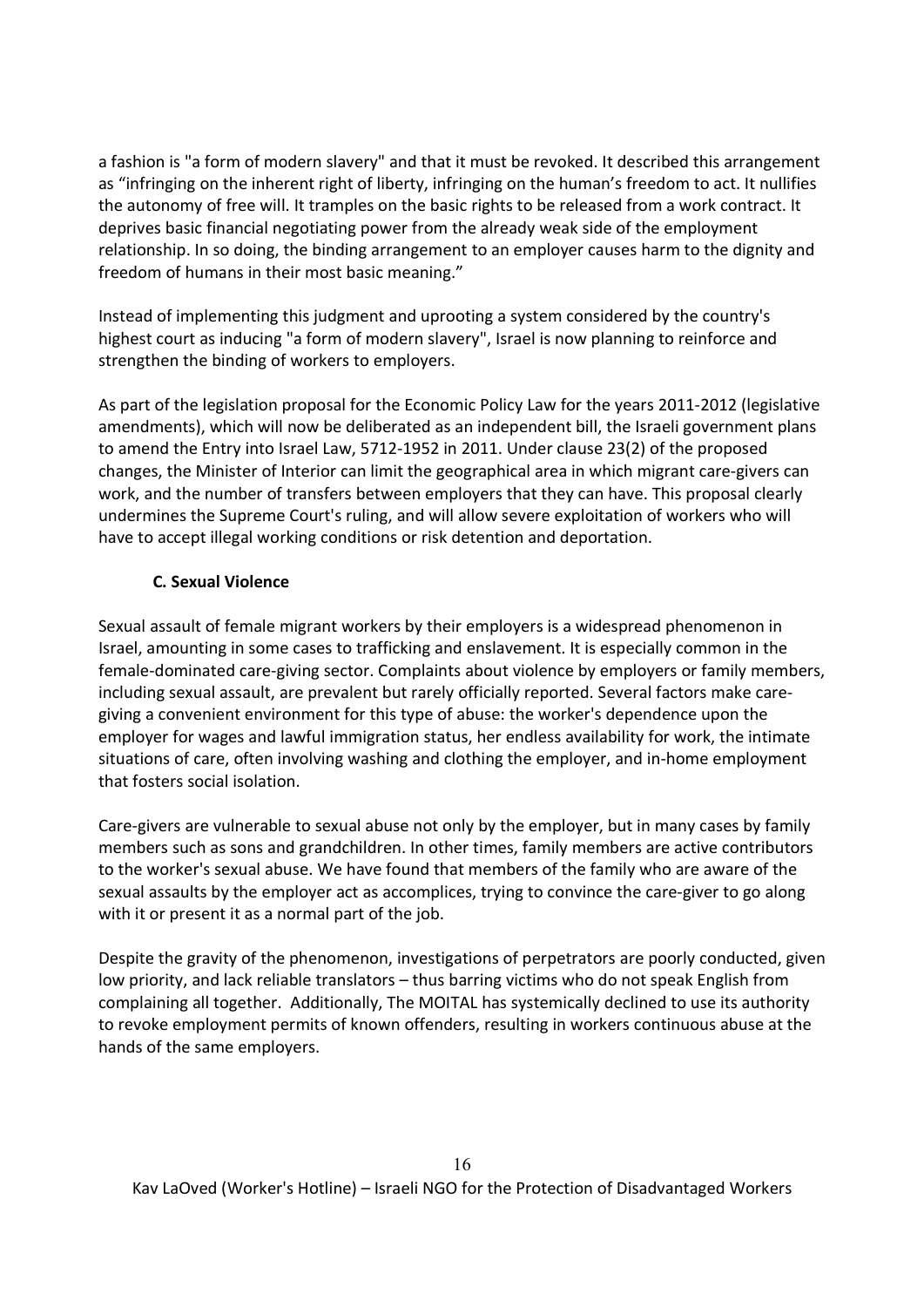# **6. Violations under Article 12 – Discrimination in Respect of Healthcare**

Migrant workers in Israel are excluded from the application of the National Medical Insurance Law. Instead, the Israeli Law of Foreign Workers requires employers of foreign workers to provide them with private medical insurance at the employer's expense. The health insurance provided to migrant workers in accordance with the Foreign Workers Law is far inferior than the national medical insurance provided to Israeli citizens and residents. For example, such insurance does not cover pre-existing conditions and expires completely if a worker becomes incapable of working for three months or more. In such cases insurance companies can send the worker off to her country of origin, where adequate care may not be accessible. Many insurance companies prefer this solution over actually covering costly medical care. Additionally, such insurance must cover prenatal care only if the insurance was purchased at least nine months before the worker became pregnant. As a result, many migrant women cannot receive prenatal care.

Private insurance companies systematically evade their obligation to fund medical treatments. As an example, almost every migrant worker who develops cancer is declared as having lost the ability to work and is sent out of the country. Also, when a worker must change insurance companies because she changes employers, a medical condition that emerged under the first company's coverage will then be denied coverage as a "pre-existing condition" by the second company.

The relegation of migrant health care to the hands of private companies is problematic also in that employers often fail to provide workers with medical insurance, leaving them with no access to medical treatment. Sanctions against employers for such violations are rarely placed.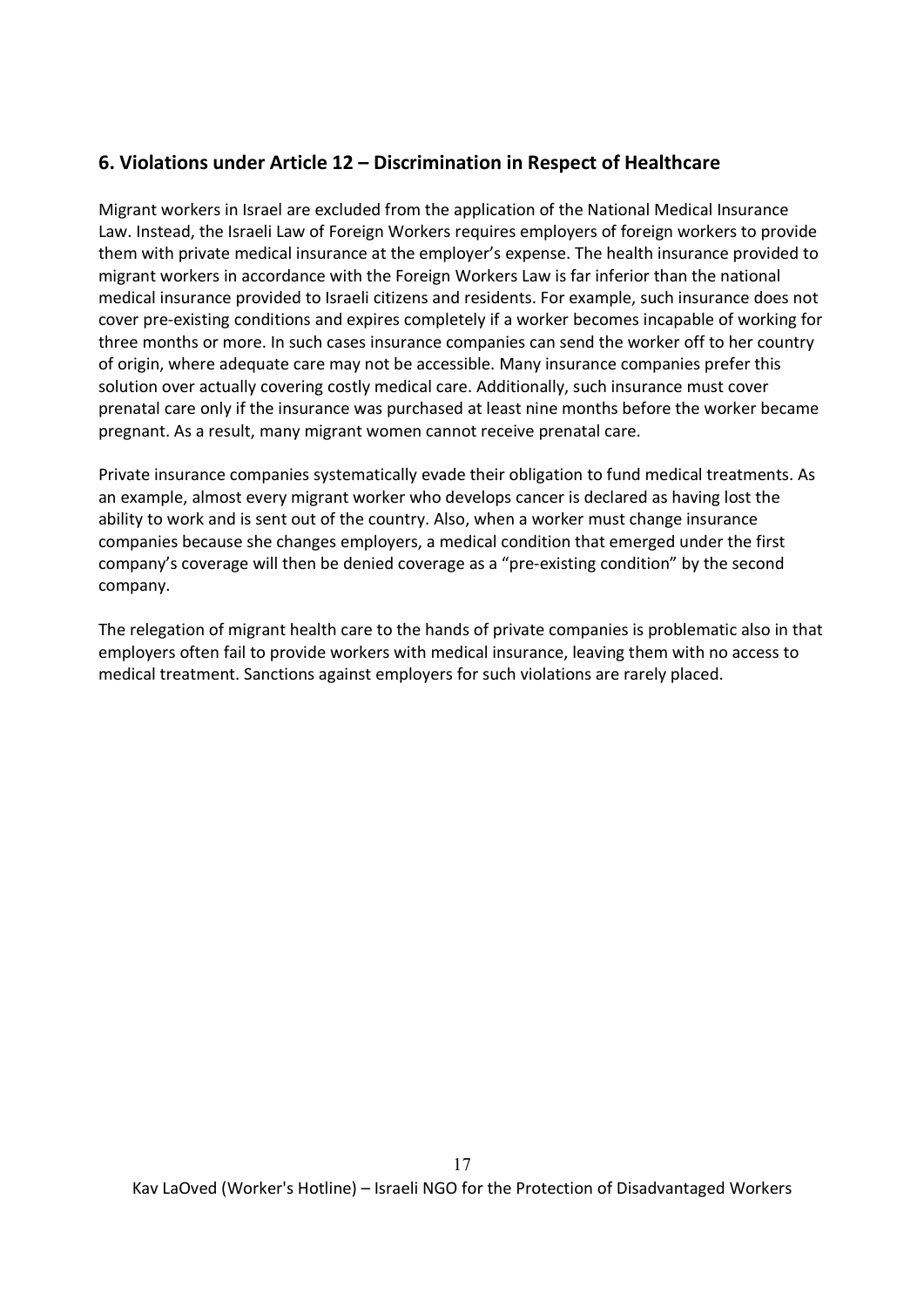# **7. Violations under Article 11(e) and Article 12(2) – Violations of the Right to Appropriate Services in Connection with Pregnancy and the Right to Social Security**

Migrant workers' right to social security in Israel is very limited. Migrants are covered only partially by the National Insurance Law – for childbirth (with significant exceptions), for work related injuries and for employer insolvency. Workers are not covered for such fundamental entitlements as unemployment, non-work related accident compensation, disability and old age allowance, and so on. This remains the case even if they reside in Israel many years and have become *de-facto* permanent residents, as is the case with some migrant care-givers.

Pregnancy and maternity coverage is particularly insufficient. To start, migrant women are denied allowance in the case of bed-confinement during their pregnancy. Additionally, National Insurance benefits can be revoked if there is a break in the insurance payments, if the mother had stopped working too early before the delivery, or if the insurance payments were paid for less than 6 months.

Additionally, undocumented female workers are only entitled to in-kind payments from the National Insurance Institute, and are excluded from all other birth related benefits accorded to women generally, such as maternity leave payments.